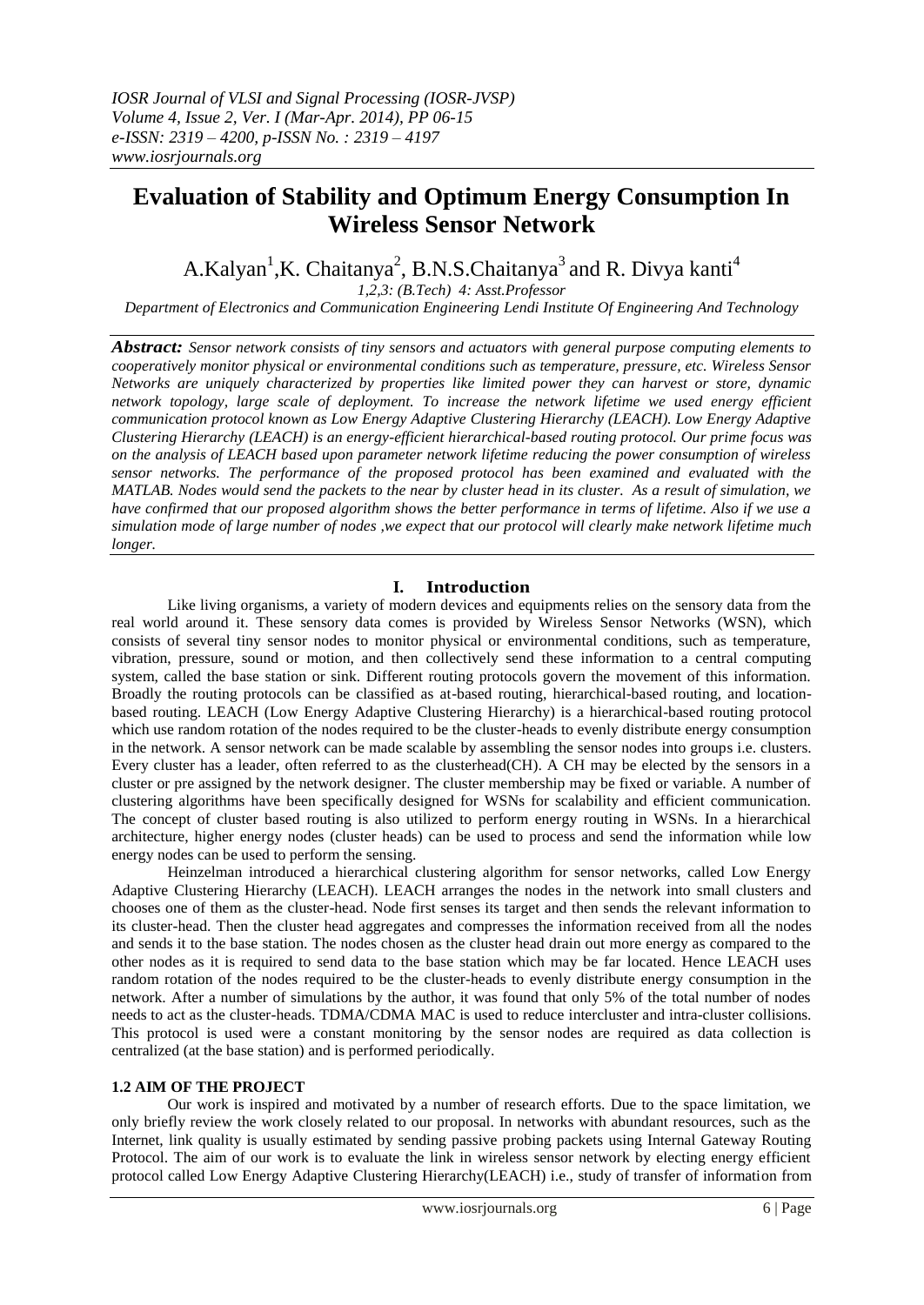node(source) to base station(destination) in an efficient way to increase the network lifetime. The wireless local area network (e.g., IEEE 802.11) and sensor networks share similar qualitative communication patterns [1]. The link qualities of wireless ad hoc and local networks are studied in [5], [04], which demonstrate that shortest path routing may not yield a satisfactory performance, due to the variance of communication links. However, these work have not explored the research issues in estimating link quality that varies over time and locations, especially given the unique characteristics of sensor networks (e.g., high node deployment density) and restrictions on energy. Links with high packet loss and link asymmetry have been studied in [6], [04] However, the number of messages generated for link quality estimation has a direct impact on the expected lifetime of the networks. For instance, a typical sensor network may last for about one month if each sensor node broadcasts a beacon message every 30 seconds, but the network lifetime may be increased to more than ten months if each sensor node broadcasts.

## **II. Methodology**

Link evaluation involves two phases:-

1. Setup phase

2. Steady phase

In the setup phase, the clusters are formed and a cluster-head (CH) is chosen for each cluster. While in the steady phase, data is sensed and sent to the central base station.

## **2.1 WIRELESS SENSOR NETWORK**

Sensor networks refers to a heterogeneous system consisting of multiple detection stations called sensor nodes with a communications infrastructure intended to monitor and record conditions at diverse locations. Sensor nodes, also known as mote, are small, lightweight and portable devices equipped with a transducer, microcomputer, transceiver, and power source. The transducer produces electrical signals based on the sensed physical phenomena. The microcomputer processes and stores the sensed information. The transceiver receives instructions from the base station/central computing system and sends data to it. Each sensor nodes derives its energy usually from a battery or any other embedded form of energy harvesting. The size of the sensor nodes vary from that of a shoebox to that of a minute sand-particle. Similarly their cost also varies from hundreds of dollars to a few pennies. Size and cost constraints result in corresponding constraints on energy, memory, computational speed and communications band width.

**Wireless Sensor Networks are characterized by** :

- 1) Limited power they can harvest or store
- 2) Ability to cope with node failures
- 3) Heterogeneity of nodes
- 4) Large scale of deployment
- 5) Mobility of nodes
- 6) Communication failures
- 7) Dynamic network topology
- 8) Ability to withstand harsh environmental conditions

## **NODE, CLUSTERHEAD AND CLUSTERING:**

Sensor nodes are small, lightweight and portable devices equipped with a transducer, microcontroller, transceiver, and power source. A clusterhead is a node within a cluster that is responsible for routing of packets to other clusters/base station and data aggregation.Data aggregation refers to removal of redundancy bits. The process of grouping similar nodes is called clustering.

### **2.3 TYPES OF ROUTING PROTOCOLS**

Depending upon the network structure, routing in wireless sensor networks can be classified as atbased routing, hierarchical-based routing, and location-based routing. In at-based routing, all the nodes in the topology are assigned the same functionality or role. In hierarchical-based routing, nodes are assigned different roles or functionalities according to the hierarchy. In location-based routing, routing path for the data is decided according to the sensor nodes position in the field. Depending on how the source finds a route to the destination, routing protocols can be classified into three categories, namely, proactive, reactive, and hybrid protocols. In proactive protocols, all routes are computed before they are actually needed. In reactive protocols, routes are computed only when they are needed. While hybrid protocols are combination of the above two ideas. Depending on the protocol operation, routing protocols can be classified into multipath based, query-based, negotiation-based, QoS-based, or coherent-based routing. In multipath-based routing, multiple paths are used to enhance network performance i.e. fault tolerance, balance energy consumption, energy-efficiency and reliability. In query-based routing, destination nodes propagate a query for data. Usually these queries are described in natural language or high-level query language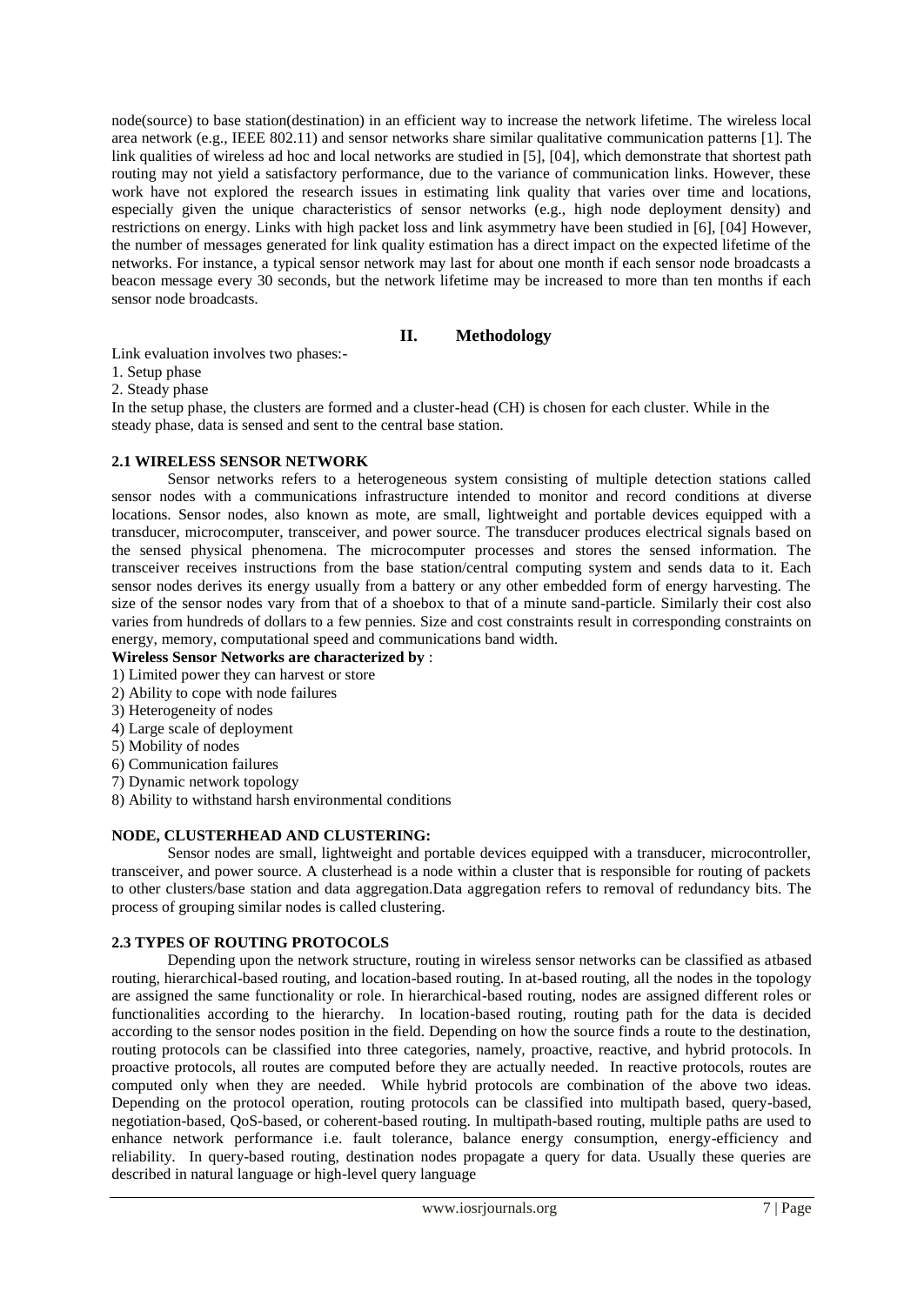## **2.4 TYPES OF RESOURCE HETEROGENITY**

There are three common types of resource heterogeneity in sensor nodes: computational heterogeneity, link heterogeneity, and energy heterogeneity.

**Computational heterogeneity** means that the heterogeneous node has a more powerful microprocessor, and more memory, than the normal node. With the powerful computational resources ,the heterogeneous nodes can provide complex data processing and longer term storage.

**Link heterogeneity** means that the heterogeneous node has high bandwidth and long distance network

transceiver than the normal node. Link heterogeneity can provide a more reliable data

# transmission.

**Energy heterogeneity** means that the heterogeneous node is line powered, or its battery is replaceable. Among above three types of resource heterogeneity, the most important heterogeneity is the energy heterogeneity because both computational heterogeneity and link heterogeneity will consume more energy resource.

## **Impact of Heterogeneity on Wireless Sensor Networks**

If we place some heterogeneous nodes in sensor network it shows the following benefits:

**Response time:** Computational heterogeneity can decrease the processing latency and link heterogeneity can decrease the waiting time, hence response time is decreased.

Lifetime: The average energy consumption will be less in heterogeneous sensor networks for forwarding a packet from the normal nodes to the sink, hence life time is increased. Further, it is also known that if in a network, heterogeneity is used properly then the response of the network is tripled and the network's lifetime can be increased by 5fold

## **2.5 PERFORMANCE MEASURES**

Some performance measures that are used to evaluate the performance of clustering protocols are listed below.

**Network lifetime:** It is the time interval from the start of operation (of the sensor network) until the death of the first alive node.

**Number of cluster heads per round:** Instantaneous measure reflects the number of nodes which would send directly to the sink, information aggregated from their cluster members.

**Number of nodes per round:** This instantaneous measure reflects the total number of nodes and that of each type that has not yet expended all of their energy.

**Throughput:** This includes the total rate of data sent over the network, the rate of data sent from

cluster heads to the sink as well as the rate of data sent from the nodes to their cluster heads.

## **2.6 ATTACKS ON ROUTING PROTOCOLS**

Since the sensor network protocols are quite simple, they are susceptible to a number of network layer attacks.

### **A few of these attacks are**:

1) Spoofed, altered, or replayed information

- 2) Selective forwarding
- 3) Sinkhole attack
- 4) HELLO flood attack
- 5) Sybil attack
- 6) Wormholes

### **Spoofed, Altered, Or Replayed Information:**

The most direct and most effective way of attacking any routing protocol is to target the information being exchanged between the nodes. By altering or replaying routing information, adversaries can achieve a number of motives like creating routing loops, extending or shortening routing paths, attracting or repelling network traffic, increasing end-to-end latency, partitioning the network, generating false error messages, etc.

### **1) Selective Forwarding:**

An honest node would always faithfully forward received messages to its destination.However, a malicious node would refuse to forward certain messages and simply drop them, ensuring that the message doesn't reach the intended destination. This is called selective forwarding attack. A simple form of this attack is that the malicious node would act as a black-hole i.e. drops every message packet that arrives to it. But such nodes have the risk that the neighboring nodes would consider them as dead nodes and would seek another route. So, adversaries adapt a more subtle form i.e. intelligently forward only certain messages. Hence, the risk of getting caught is minimized. Selective forwarding attacks are more effective when the attacker explicitly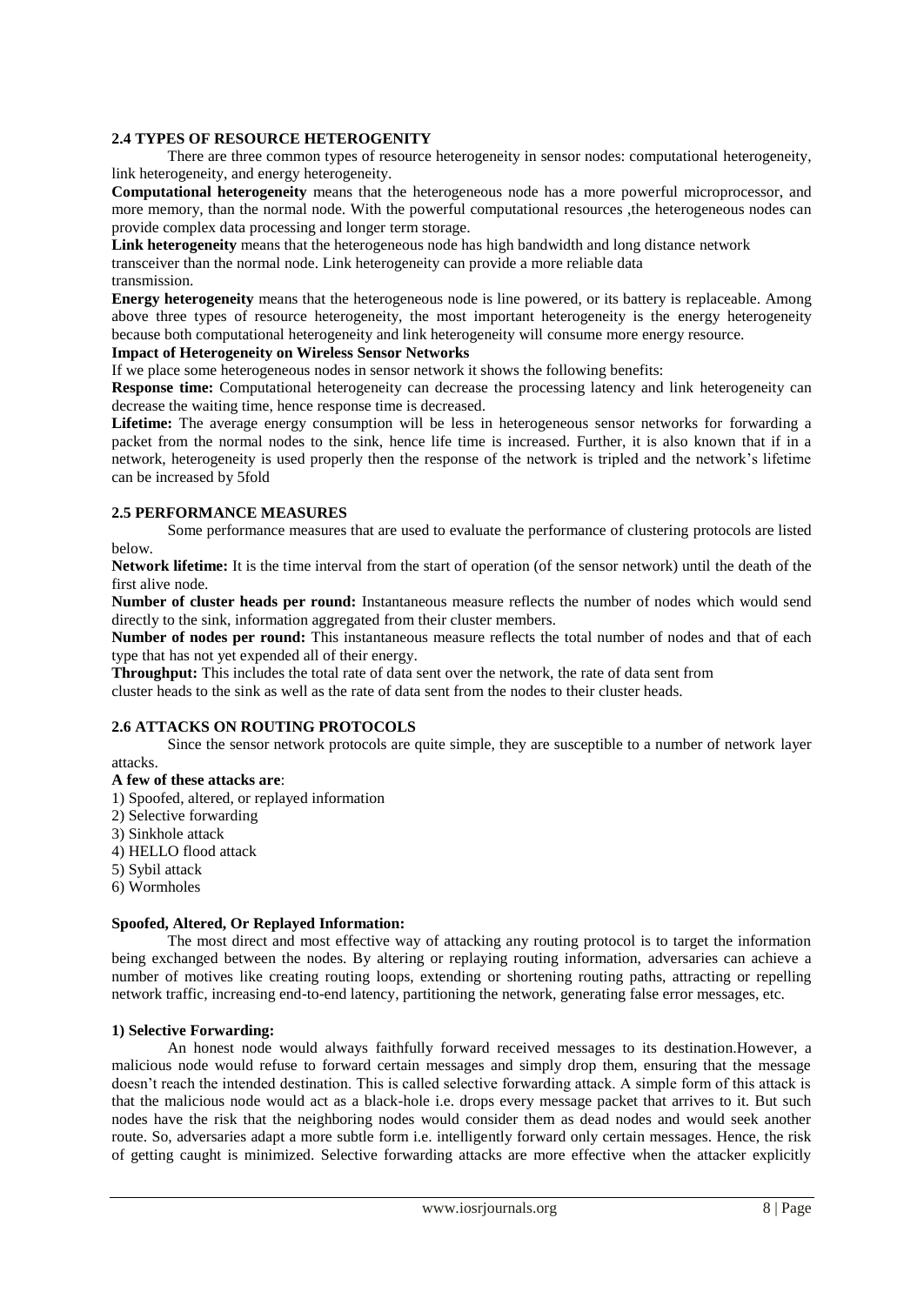includes itself in the routing path of the data. Other ways of implementing selective forwarding is by jamming or causing collision on the transmitting information.

#### **2) Sinkhole Attack**

In sinkhole attack, a compromised node is made to look very attractive to the surrounding nodes with respect to the routing algorithm. (For example, adversary can advertise a very high quality routing path and hence divert the path through it.)Hence a metaphorical sinkhole is created with the adversary at the center. And now since the routing path is diverted through this adversary node, severe damages can be done by it. Sinkhole is a very effective way of implementing selective forwarding. Altering or replaying the routing information can also be done by the adversary. The reason why sensor networks are highly susceptible to sinkhole attack is because all message packets being transmitted have a single ultimate destination, the base station. A Compromised node only needs to provide a single high quality route to the base station and hence, effecting severe damages.

#### **3) Hello Flood Attack**

Many protocols require broadcasting HELLO packets by the sensor nodes to announce it to the neighbors, thereby alerting them that its within their transmission range. But an adversary could flood false HELLO packets. Hence, the nodes would consider it to be within the range while the adversary may be situated far from it. In such scenarios, nodes would be unnecessarily transmitting message and hence draining its energy. Protocols which depend upon exchange of location information between the nodes are likely to be targets of such attack

#### **4) Sybil Attack**

.

In Sybil attack, a single node presents multiple identities to the other nodes in the network. Routes believed to be passing through multiple nodes would actually be passing through the same adversary node and hence thereby running the risk of an endless loop. Sybil stack pose significant threats to location-based routing protocol. Protocols which require exchange of location information would be adversely affected as adversary nodes ,using Sybil attack, would be exchanging multiple sets of coordinates, rather than a single set of coordinates and hence can

be in more than one place at a time.

#### **5) Wormholes**

In wormhole attack, an adversary tunnels messages received in one part of the network over a low latency link and replays them in a different path. Wormhole attack normally involves two distant malicious nodes, misleading others to understate the distance between them by relaying packets along an outer channel, which is available only to the attacker. An attacker situated close the base-station may completely disrupt the routing by creating a well-placed wormhole. This attack is likely to be used in combination with eavesdropping or selective forwarding. Detecting Wormhole attack is difficult when used along with Sybil attack. Wormholes can be intelligently used to create sinkholes.

### **2.7 APPLICATION OF WIRELESS SENSOR NETWORK**

Wireless Sensor Networks (WSN) offers a rich, multi-disciplinary area of research, in which a number of tools and concepts can be applied to address a whole diverse set of applications. Sensor networks may consist of many different types of sensors such as magnetic, thermal, visual, seismic, infrared and radar. **FIGURE:**



Applications are as follows Wireless Sensor Networks (WSN) offers a rich, multi number of tools and concepts can be applied to address a whole diverse set of applications. Sensor networks may consist of many different types of sensors such as magnetic, thermal, visual, seismic, infrared and radar, which are able to m sensor nodes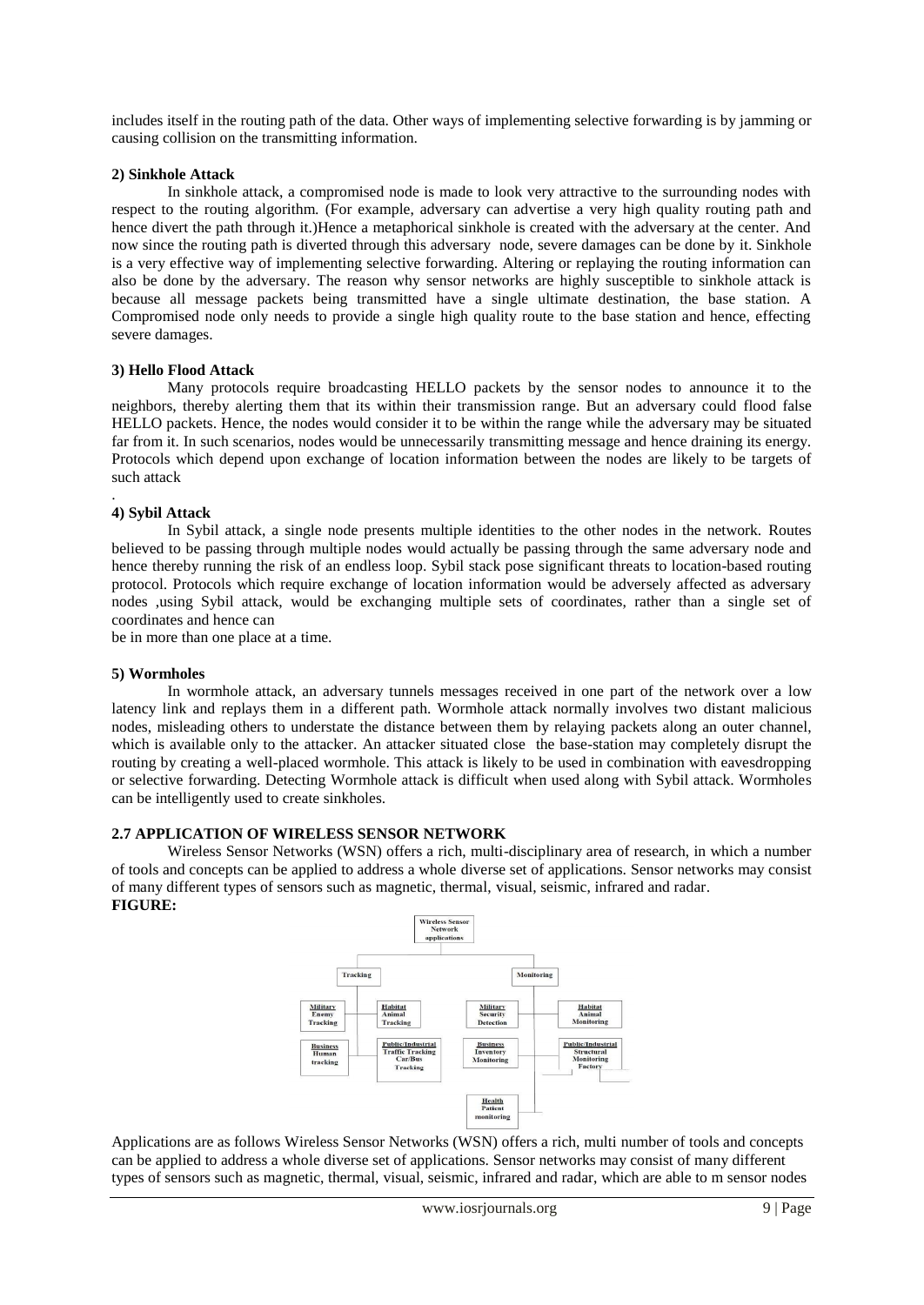can be put for continuous sensing, location sensing, motion sensing and event detection. The idea of micro many new application areas.

#### **2.7.1 Area Monitoring Applications**

Area monitoring is a very common application of WSNs. In area monitoring, the WSN is deployed over a region where some physical activity or phenomenon is to be monitored. When the sensors detect the event being monitored (sound, vibration), the event is re-ported to the base station, which then takes appropriate action (e.g., send a message on the internet or to a satellite). Similarly, wireless sensor networks can be deployed in security systems to detect motion of the unwanted, traffic control system to detect the presence of high-speed vehicles. Also WSNs finds huge application in military area for battlefield surveillance, monitoring friendly forces, equipment and ammunition, reconnaissance of opposing forces and terrain, targeting and battle damage assessment.

#### **2.7.2 Environmental Applications**

A few environmental applications of sensor networks include forest fire detection, green-house monitoring, landslide detection, air pollution detection and flood detection. They can also be used for tracking the movement of insects, birds and small animals, planetary exploration, monitoring conditions that affect crops and livestock and facilitating irrigation. External air quality monitoring needs the use of precise wireless sensors, rain & wind resistant solutions as well as energy reaping methods to assure extensive liberty to machine that will likely have tough access.

#### **2.7.3 Health Applications**

Some of the health applications for sensor networks are providing interfaces for the disabled, integrated patient monitoring, diagnostics, drug administration in hospitals, monitoring the movements and internal processes of insects or other small animals, monitoring of human physiological data; and tracking and monitoring doctors and patients inside a hospital.

#### **2.7.4 Industrial Applications**

WSNs are now widely used in industries, for example in machinery condition-based maintenance. Previously inaccessible locations, rotating machinery, hazardous or restricted areas, and mobile assets can now be reached with wireless sensors. They can also be used to measure and monitor the water levels within all ground wells.

### **III. Low Energy Adaptive Clustering Hierarchy (Leach)**

Hence LEACH uses random rotation of the nodes required to be the cluster-heads to evenly distribute energy consumption in the network. After a number of simulations by the author, it was found that only 5% of the total number of nodes needs to act as the cluster-heads. TDMA/CDMA MAC is used to reduce intercluster and intra-cluster collisions. This protocol is used were a constant monitoring by the sensor nodes are required as data collection is centralized (at the base station) and is performed periodically. Then the cluster head aggregates and compresses the information received from all the nodes and sends it to the base station. The nodes chosen as the cluster head drain out more energy as compared to the other nodes as it is required to send data to the base station which may be far located



Figure 2. Block diagram of transmission of packets

#### **3.2 Operation**

- LEACH operations can be divided into two phases:-
- 1. Setup phase
- 2. Steady phase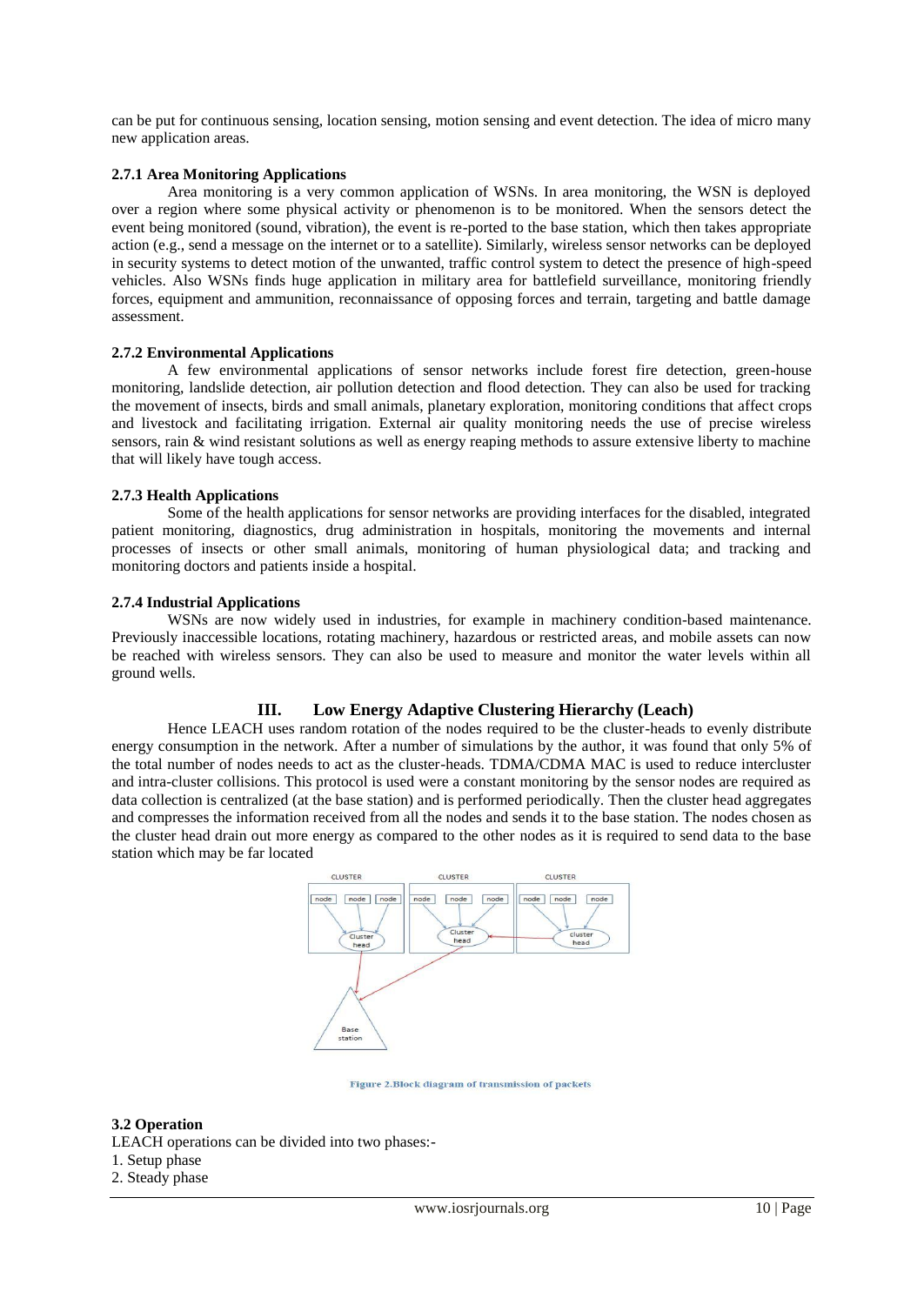In the setup phase, the clusters are formed and a cluster-head (CH) is chosen for each cluster.

While in the steady phase, data is sensed and sent to the central base station. The steady phase is longer than the setup phase. This is done in order to minimize the overhead cost.

#### **1. Setup phase :-**

During the setup phase, a predetermined fraction of nodes, p, choose themselves as cluster-heads. This is done according to a threshold value,  $T(n)$ . The threshold value depends upon the desired percentage to become a cluster-head- p, the current

round r, and the set of nodes that have not become the cluster-head in the last 1/p rounds, which is denoted by G. The formulae is as follows :

### $T(n) = p/(1-(R*MODULUS(1/P)))$  n  $\in G$

#### **T(n)=0 n€ G**

Every node wanting to be the cluster-head chooses a value, between 0 and 1. If this random number is less than the threshold value, T(n), then the node becomes the cluster-head for the current round. Then each elected CH broadcasts an advertisement message to the rest of the nodes in the network to invite them to join their clusters. Based upon the strength of the advertisement signal, the non-cluster head nodes decide to join the clusters. The non-cluster head nodes then informs their respective cluster-heads that they will be under their cluster by sending an acknowledgement message. After receiving the acknowledgement message, depending upon the number of nodes under their cluster and the type of information required by the system (in which the WSN is setup), the cluster-heads creates a TDMA schedule and assigns each node a time slot in which it can transmit the sensed data. The TDMA schedule is broadcasted to all the cluster-members. If the size of any cluster becomes too large, the cluster-head may choose another cluster head for its cluster. The cluster-head chosen for the current round cannot again become the cluster-head until all the other nodes in the network haven't become the cluster head.

### **IV. Steady phase :-**

During the steady phase, the sensor nodes i.e. the non-cluster head nodes starts sensing data and sends it to their cluster-head according to the TDMA schedule. The cluster head node, after

receiving data from all the member nodes, aggregates it and then sends it to the base-station. After a certain time, which is determined a priori, the network again goes back into the

setup phase and new cluster-heads are chosen. Each cluster communicates using different CDMA codes in order to reduce interference from nodes belonging to other clusters.

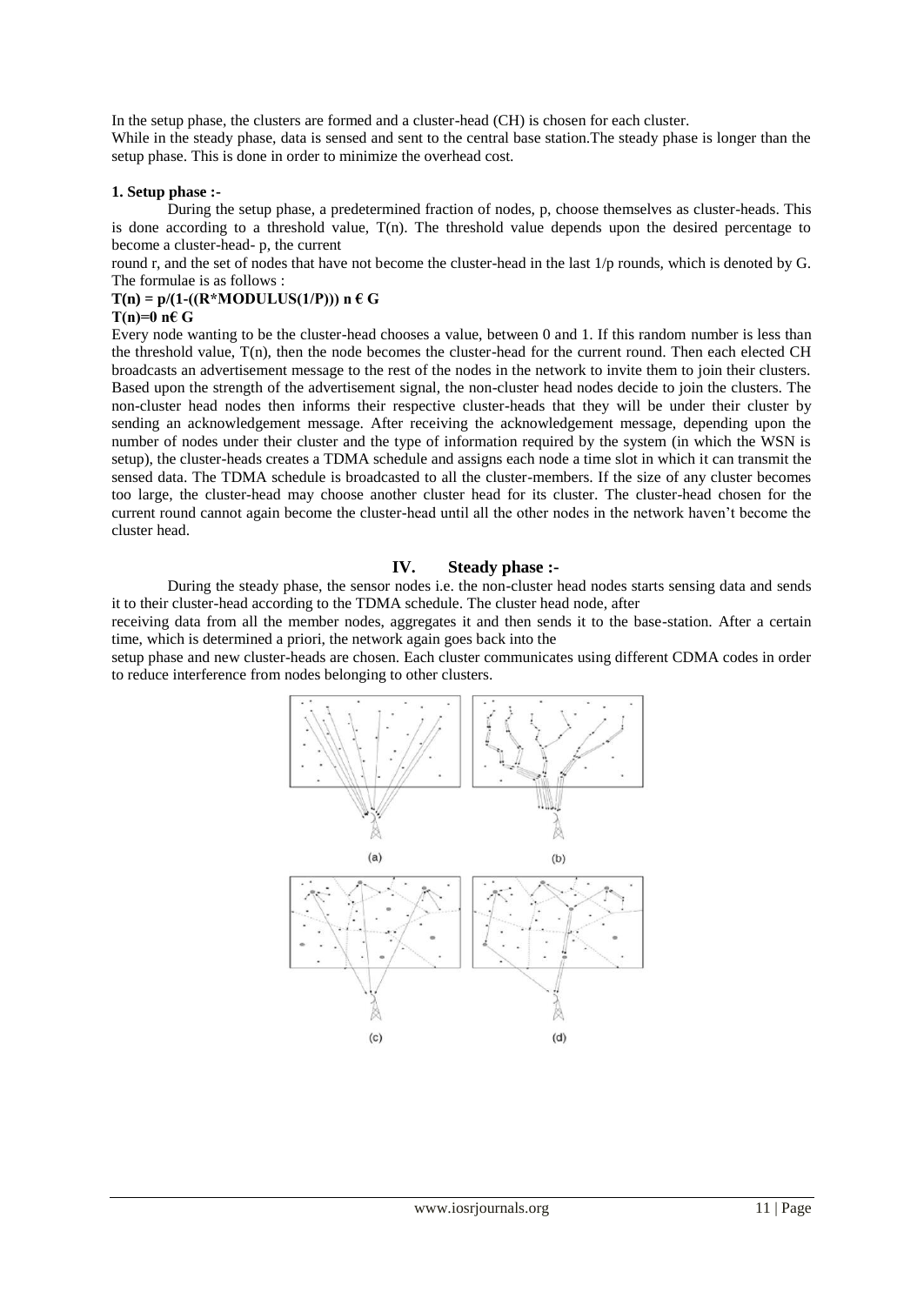

#### **Figure4.clustering**

#### **ATTACKS**

LEACH protocol is difficult to attack as compared to the more conventional multi-hop protocols. In the conventional multi-hop protocols, the nodes around the base station are more attractive to compromise. Whereas in LEACH, the CHs are the only node that directly communicate with the base station. The location of these CHs can be anywhere in the network irrespective of the base station. And more over the CHs are periodically randomly changed. So spotting these CHs is very difficult for the adversary. However, because it is a clusterbased protocol, relying fundamentally on the CHs for data aggregation and routing, attacks involving CHs are the most damaging. If any adversary nodes become a CH, then it can facilitate attacks like Sybil attack, HELLO flood attack and selective forwarding. The intruder can broadcast a powerful advertisement to all the nodes in the network and hence, every node is likely to choose the adversary as the cluster-head. The adversary can then selectively forward information to the base-station or modify or dump it. Key management is an effective method to improve network security. These schemes typically assume that a node interacts with a quite static set of neighbors and that most of its neighborhood is discovered right after the deployment. However, clusters in LEACH are formed dynamically (at random) and periodically, which changes interactions among the nodes and requires that any node needs to be ready to join any CH at any time. There are a number of standard key distribution schemes but most of them are ill suited to WSNs: for example, public key based distribution requires a lot of processing; global keying is quite vulnerable; and, complete pair wise keying requires a huge memory [13]. And since WSNs consists of sensors with small computational power and negligible memory they are unable to incorporate these security mechanisms.

#### **ASSUMPTIONS**

LEACH protocol takes into a number of assumptions which may create a lot of problemsin the real-time systems. A few of these assumptions are as follows:

- 1) All nodes can transmit with enough power to reach the base station if needed.
- 2) Each node has computational power to support different MAC protocols.
- 3) Nodes always have data to send.
- 4) Nodes located close to each other have correlated data.

5) All nodes begin with the same amount of energy capacity in each election round, assuming that being a CH consumes approximately the same amount of energy for each node.



Figure 5: Comparison between direct transmission and minimum transmission energy hopping. energy hopping using a case that there are only 4 collinear sensors and one base station. In figure  $2(a)$ , the radio transmission energy used to transmit message from the leftmost sensor to the base station is  $\varepsilon^2$ *ampk*(3*d*1 + *d*2)2. In figure 2(b), the radio transmission energy used to transmit message from the leftmost sensor to the base station is  $\varepsilon^2$ *ampk*(3*d*2 1 + *d*2 2), which is a lot less than the direct transmission. Figure 2 uses a very simple settings. To apply minimum transmission hop-ping method to sensor network shown in figure 1 is not as straightforward. There are two problems. One is how to find a minimum transmission energy hoping route and the other is how to keep track of energy speed on transmitting and routing.

### **IMPLEMENTATION**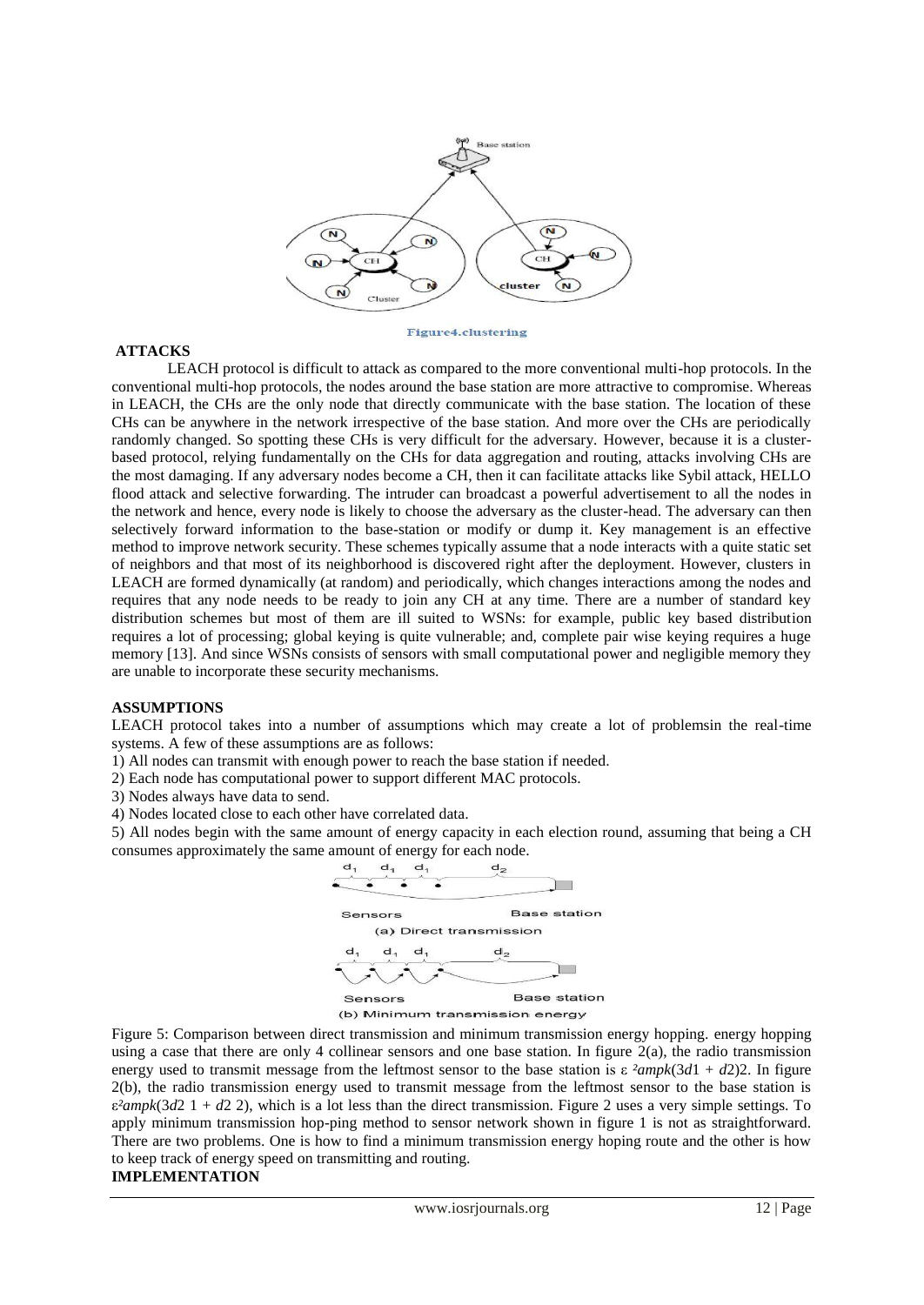## **ALGORITHM**

The algorithm for the Low Energy Adaptive Clustering Hierarchy (LEACH) implemented is : **Setup phase** :

- 1.  $CN \Rightarrow r$
- 2 .If  $r < T(n)$  then, CH = CN else, goto step1
- 3. CH  $\Rightarrow$  G : id(CH), join adv 4.  $A(i) CH(j) : id(A(i))$ ,  $id(CH(j))$ , join req
- 5. CH(j)  $A(i)$ :  $id(CH(j))$ ,  $lt(t(i)$ ,  $id(A(i))$  >

## **Steady phase :**

1.  $A(i)$   $CH(j)$  :  $id(A(i))$ ,  $id(CH(i))$ ,  $info$ 2. CH BS : id(CH) , id(BS) , aggr info **The various symbols used here are :** CN : candidate node to become the cluster head.  $r:$  randomvariable( $0 < r < 1$ ) T(n) : threshold value CH : cluster head G : all nodes in the network id : identification number join adv : advertisement to join the cluster A : normal node join adv : request to join the cluster t : time-slot to send the sensed data => : broadcast : unicast

**FLOW CHART**



## **4.3 NETWORK CONFIGURATION**

Here we have considered a heterogeneous network. A heterogeneous network is one in which all the nodes doesn't have equal energy. Let us assume that m fraction of the nodes

have times more energy than the other nodes and the total number of nodes be n. They are called as advanced nodes. Therefore,

Number of normal nodes =  $(1-m)*n$ Energy per normal node  $= e0$ Number of advanced nodes = m \* n Energy per advanced node =  $e^{i \phi}$  (1+ $\alpha$ ) Hence the total energy of the network is equal to  $((1-m) \times n) \times (0 + (m \times n) \times (0 \times (1 + \alpha))$ The network configuration for the first simulation is as follows : Field size  $= 100m * 100m$ Number of nodes = 100 Energy per node  $= 1$  joules Election probability for a node to become the cluster-head  $= 0.15$ Message size  $=$  3000bits 5% of the nodes have double energy. A few of the above parameters were changed for the required analysis.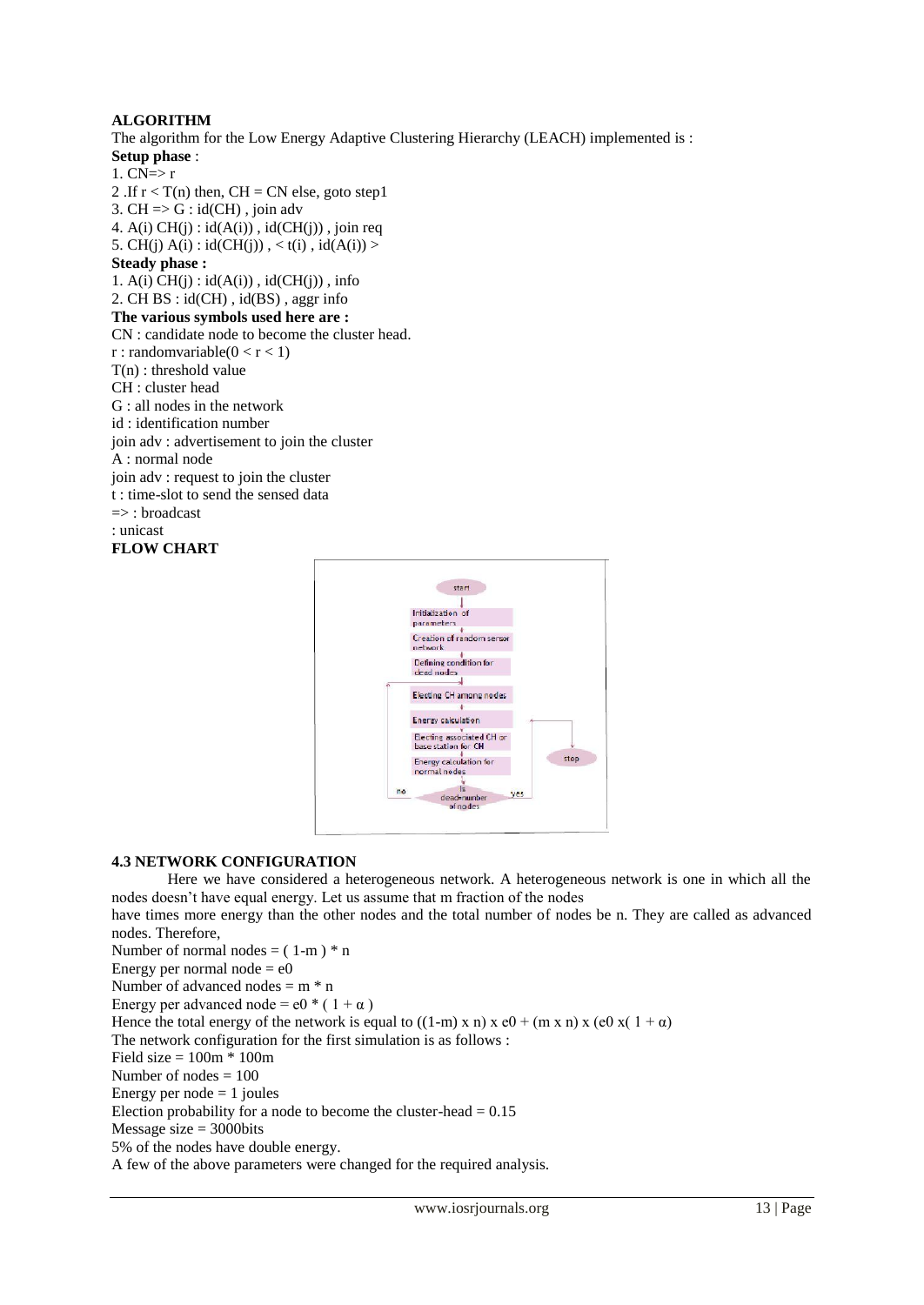The energy spend by any transmitter to send a L-bit message over a distance d is, where Eelec is the amount of energy spent to run the circuit(of receiver or sender) for 1bit data, Efs and Emp are the transmitter constants and depend upon the type of transmitter used and, do=sqrt(Efs/Emp); The above network configuration, formulae and values of various parameters were referred from [11] A few of the nodes in the network were compromised and selective forwarding was done. The cluster-heads were the nodes that were compromised. Now, the malicious nodes would only forward only certain messages and dump the other. Hence the network throughput is expected to decrease and also abnormal characteristics of the network lifetime.

### **V. Results**

After a number of simulations, the following results were gathered. Based upon these results, a detailed analysis is presented.



FIGURE 6: FIELD DISTRIBUTION-1

Figure-1 show the initial field distribution of the network, where LEACH protocol is implemented. A 100m\*100m field is taken and nodes are randomly placed in it. The sink/base station, which is denoted by a x, is placed at the center of the field (50, 50).Placing the base station at the center is convenient so that no node finds it out of itstransmission range. Here, the advanced nodes are shown by a plus symbol (+) and the normal nodes by a circle (o) [11].



After a few rounds, a few of the nodes drains out all their energy. Such dead nodes are shown by the dot symbol (**.**) [11]. Such scenario is shown in Figure-7. The reason why some of the nodes drained out their energy before the others is because these nodes would have become the clusterheads in the initial rounds of the data transmission. Since the cluster-heads have to aggregate the data and send it to the base station, which might be located far from the base-station, the clusterheads use up their energy faster as compared to the non-cluster head nodes.